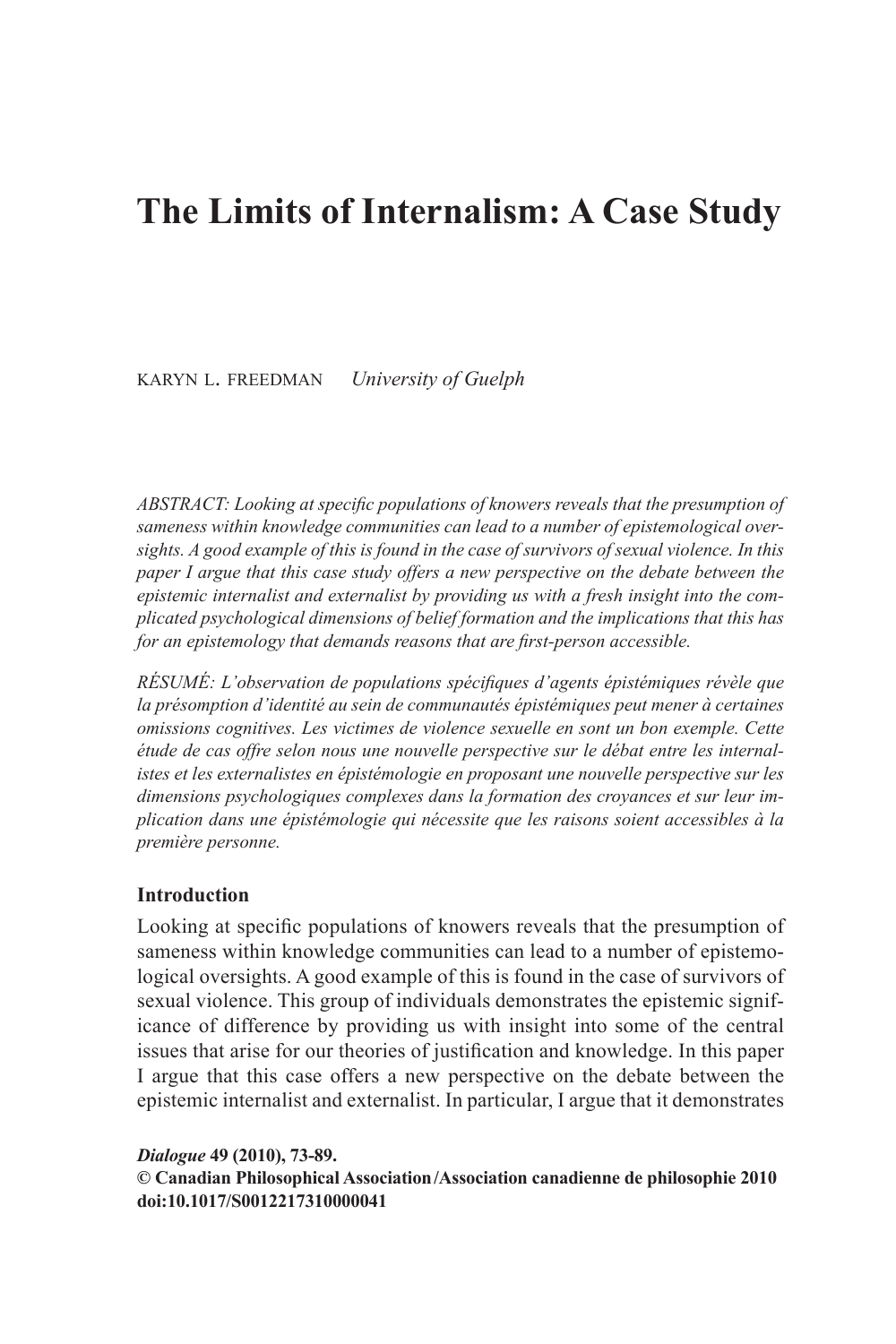that internalist justification is not a *necessary* condition for knowledge, even if there are cases in which, when combined with true belief, it is sufficient. But it is not the only sufficient condition for knowledge. The case of survivors of sexual violence supports the externalist idea that an individual can know even if she cannot provide a reasoned defense of her non-accidentally true beliefs about the world, so long as her beliefs were formed using methods that tend to produce true beliefs; hence reliable belief- forming mechanisms, when combined with true belief, are also a sufficient condition for knowledge. While arguments in favor of externalist theories of knowledge are not new, looking at this group of knowers provides us with a fresh insight into the complicated psychological dimensions of belief formation and the implications that this has for an epistemology that demands reasons that are firstperson accessible. This case study exposes the everydayness of knowledge without citable reasons and the significance of this phenomenon in our epistemic lives, a fact that is overlooked in the current debate by internalists and externalists alike.

# **Epistemic Success and the Standard Analysis**

 Knowledge is a success term. To say that a subject S knows that *p* is to pay S a compliment: to acknowledge that S is epistemically successful with respect to her belief that *p*. But what, precisely, does this mean? At the very least, it means that the subject's beliefs are *true* . But, as Plato suggested long ago, we might come across a true belief by chance. Since success is a measure of achievement, something more is needed here. In order to get at the idea that knowing represents an accomplishment, epistemic success demands that an individual's true beliefs about the world be non-accidentally true for her.<sup>1</sup> This idea is captured by the standard analysis of knowledge, according to which S knows that  $p$  if S has a justified true belief that  $p$ , provided there are no defeaters of the kind that can prevent a non-accidentally true belief from being knowledge. The case study below illustrates, however, that an individual can achieve epistemic success with respect to her beliefs about the world even if those beliefs are not justified in the traditional evidentiary sense of the term; even if, in other words, that individual cannot defend her true beliefs about the world. What this means is that justification, understood in this traditional sense, is not the only way of ensuring that our true beliefs about the world are non-accidentally true. As this case study implies, another way to fulfill the non-accidental clause for knowledge is the use of reliable belief-forming mechanisms. This suggests that the traditional analysis of knowledge as justified true belief depends on an inflated use of the "non-accidental" clause, and this in turn results in the conflation of the idea of "non-accidental" with the notion of "justification." In what follows I argue that we could go a long way towards resolving the stalemate between internalists and externalists by sticking to Plato's insight that what is needed for knowledge is true belief plus *an account* (Theaetatus, 201c-210a), and leaving open just what this account might be. If this is right, then knowledge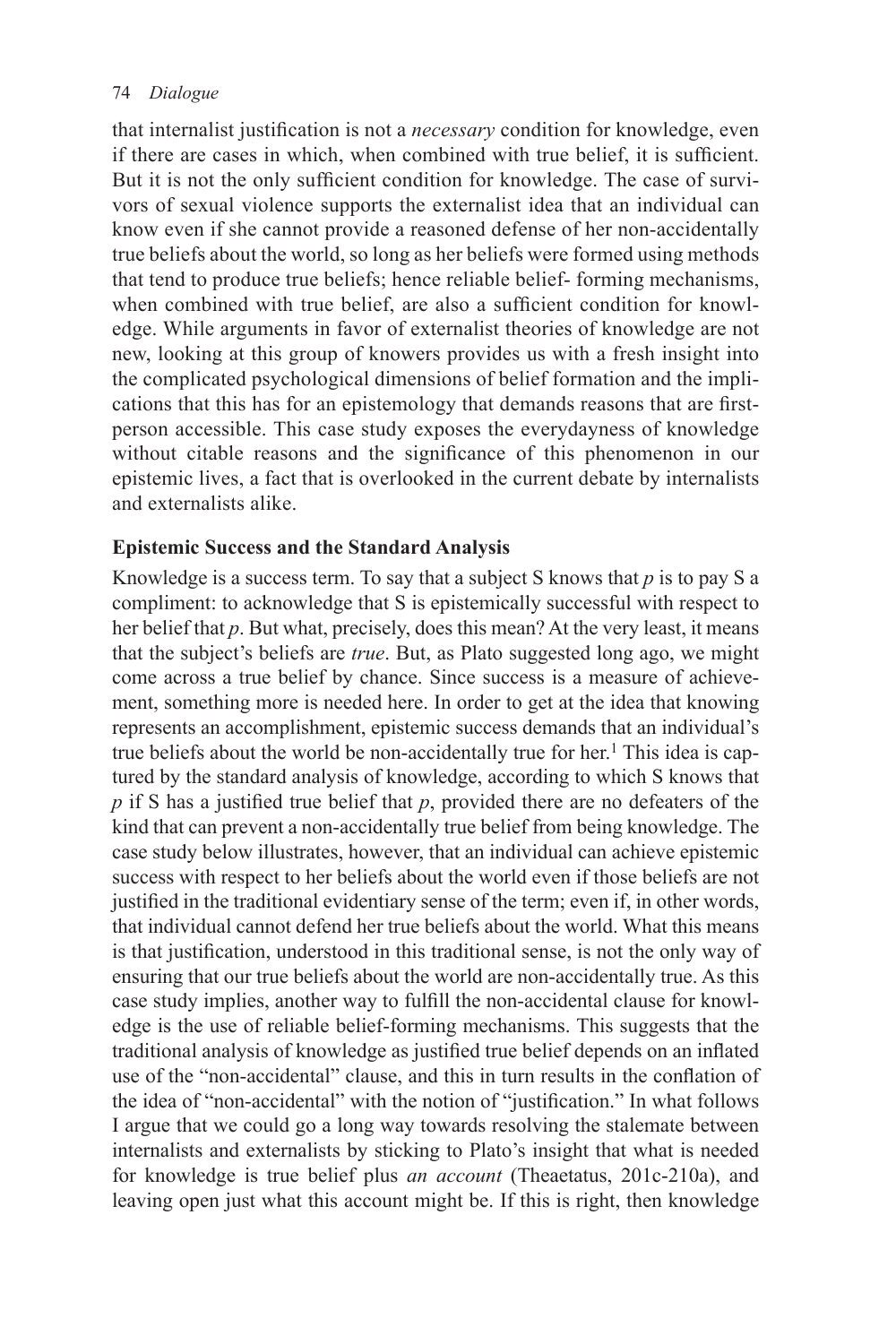requires only that a subject's true beliefs be true for her non-accidentally. Put formally:

S knows that *p* if and only if S's true belief that *p* is true for S non-accidentally

As I hope to show, this deflated definition of knowledge is robust enough to explicate the concept of knowledge while at the same time allowing us to recognize cases of epistemic success where justification, understood in the traditional evidentiary sense, is absent.

#### **Internalism and Externalism**

 The precise meanings of epistemic internalism and externalism are a matter of some debate, but there is a measure of agreement on a number of central points.<sup>2</sup> While both concepts are typically construed as fulfilling the justification condition for knowledge, as I suggest above I think it is better to see them as each articulating a standard that a true belief must meet in order to be considered non-accidentally true. One way of understanding internalism and externalism is to see them as offering different ways of securing this third condition for knowledge. The internalist formulates this non-accidental clause through the traditional notion of justification, which involves reasons that people have and have access to. What this means is that for the internalist, beliefs are justified in virtue of the evidence that we have in support of them. This evidence might consist of facts about our own mental states, coherence with other beliefs that we have, or facts about the external world.<sup>3</sup> But whatever it is that justifies a subject's beliefs about the world, for the internalist, this evidence must be cognitively accessible to the subject such that it can serve as a reason *for the subject* to adopt the beliefs that she does. So, for example, it might be true that George Bush is in China right now, but that fact does not provide me with a reason for believing that Bush is in China unless it is a fact that I am aware of. Of course, no amount of evidence is a guarantee of truth; despite our best efforts we may be tricked or innocently misled into believing a well-supported falsehood.<sup>4</sup> But so long as I am doing the best that I can do, qua knower, in terms of gathering evidence for my beliefs, then according to internalism I will have fulfilled the non-accidental clause for knowledge. Accordingly, on this view, if a subject S has a non-accidentally true belief that *p* then S will be able to defend *p* , to stand behind *p* in the game of giving and taking of reasons. In these cases, according to the standard definition of knowledge as justified true belief, we conclude that S knows that *p*.

This characterization of internalism makes it clear how internalist justification is connected to the idea of deontology, in this case epistemic duty.<sup>5</sup> I will return to this point later, but for now let me make the connection explicit. The idea just is that we fulfill our duties, qua epistemic agents, so long as we accept only those beliefs that we think are likely to be true, in virtue of our access to the evidentiary connections presented upon reflection. On this account, then, to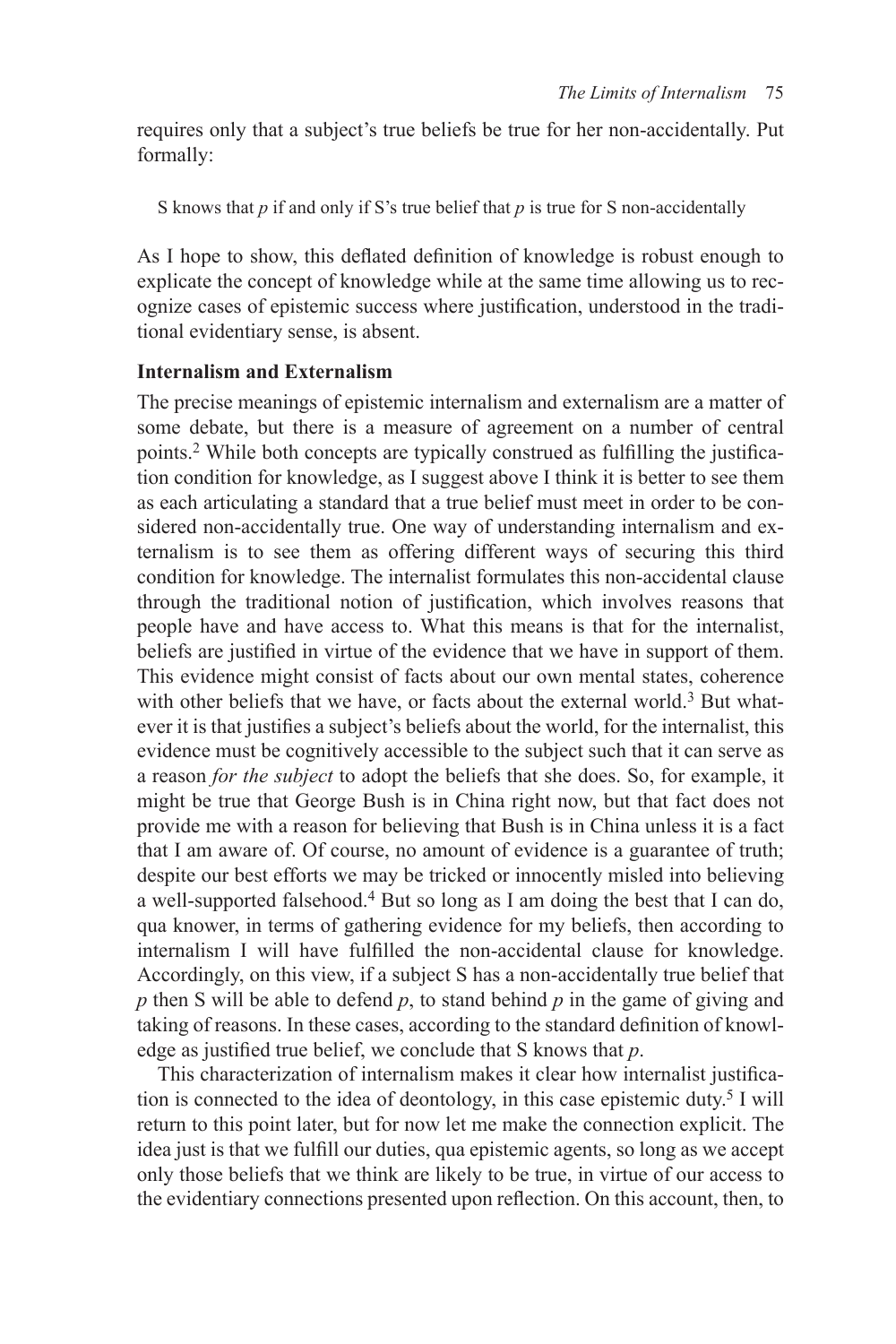be justified is to be epistemically blameless.<sup>6</sup> Thus, for any subject, mirroring the gap between having justified beliefs and having true beliefs is the gap between fulfilling our epistemic duties and having true beliefs. That is to say that a subject can be epistemically praiseworthy even if her beliefs about the world are false.

 The externalist intuition, on the other hand, is that there are circumstances where S knows that  $p$  even though S cannot defend her belief that  $p$ , cases where justification, understood in this traditional sense, drops out. These are cases where S has acquired  $p$  in a reliable way such that S's belief that  $p$  is, again, non-accidentally true. In these cases, according to externalism, S's reliable belief-forming mechanism satisfies the third condition for knowledge even if S lacks cognitive awareness of this reliable process; what matters is that it is *in fact* reliable, such that it leads to more true beliefs than false ones, and not that a subject sees it as such. A familiar example from the literature that illustrates this case is that of the industrial chicken-sexer. This is an individual who reliably sorts hatchlings into males and females by inspecting them without, apparently, having a hot clue as to how she does it. There is no explicit recipe that chicken-sexers learn, but with enough practice they just catch on. It is thus a well-developed skill, but not one that is available to the chicken-sexer through introspection. In fact, although the chicken-sexer suspects that she makes her discriminations according to visual signs, tests have shown that they depend on olfactory ones. Finally, not only does the chicken-sexer reliably discriminate between male and female chicks but she has a strong conviction about which chicks are male and female, even though she cannot say exactly why.

At first glance this case appears to be ripe for an externalist analysis, for while in some sense chicken-sexers respond blindly, we want to say that their beliefs are nevertheless non-accidentally true; they have been formed in a way that routinely leads to true beliefs about the sexes of chicks, whether or not the chicken-sexer is clued into how she is doing this. However, at least as I have described it thus far, the case of the chicken-sexer fits comfortably within an internalist framework. For as critics of externalism have pointed out, if S acquires *p* in a reliable way *and* S is able to see herself as using reliable methods, then S can offer up these methods as a reason for why she holds the belief that *p* . In other words, even if the chicken-sexer does not know what her methods of success are, so long as she is aware that she is good at sorting chicks into sexes then she can use that fact as a reason for why she holds the beliefs that she does and justification, in the traditional evidentiary sense, is preserved.

 What this illustrates is that pressure is applied on the traditional understanding of knowledge as justified true belief only when a subject S cannot *use* her reliability as a reason for why she holds the beliefs that she does. We are forced to move beyond internalism in the case where the subject not only is blind insofar as she lacks awareness of her reliable belief-forming mechanisms, but is "superblind" (to borrow a phrase from Robert Brandom) in that she does not even see herself as employing said mechanisms (Brandom 1998, 376). The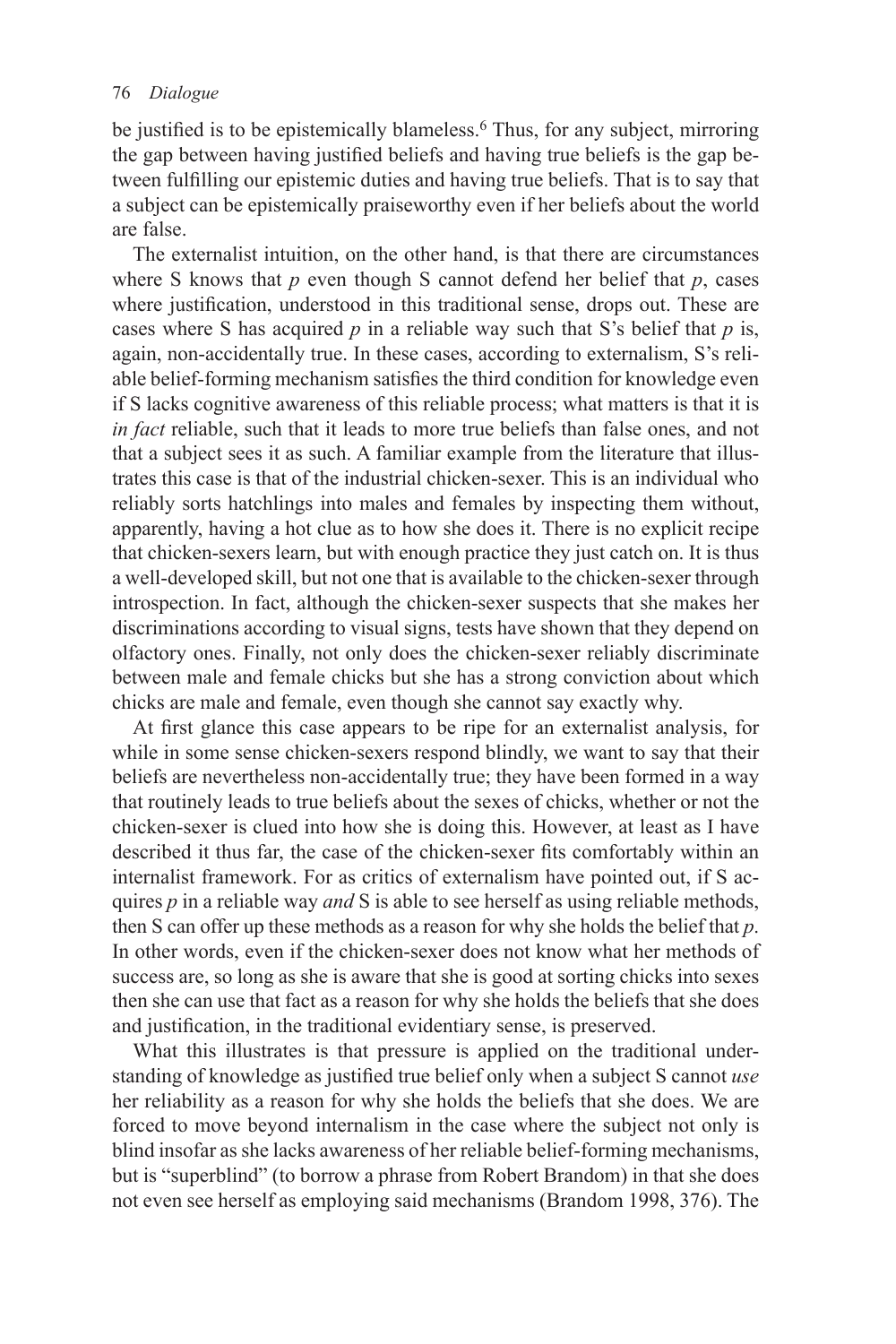importance of this point cannot be overstated. The plausibility of the kinds of cases that demand an externalist account depends on it, and so consequently does the need for the kind of disjunctive theory of knowledge that I am advocating for here. Thus, with respect to the chicken-sexer, we are to imagine that while she sorts chicks with convincing reliability, and thus rightly believes that this chick is a male chick and that one is a female, she lacks access to both *how* she does this and to the very *fact* that she does this. Accordingly, these individuals are not able to *use* their reliably formed beliefs inferentially; that is, as premises or conclusions in arguments; they cannot themselves depend on their own reliably formed true beliefs. They exhibit an appropriate response to stimuli, like bulls to flapping red material, but they are unable to rely on their own responses. Still, Brandom, for one, argues that these cases of superblindness should count as genuine instances of knowledge, but he also claims that they are, like the chicken-sexer case, "delicate and special," essentially "fringe phenomena" (1998, 375 and 381). I think that Brandom is right that these cases should count as knowledge, but he is wrong that they are fringe phenomena. On the contrary, they are run-of-the-mill. Our failure to recognize this can be blamed, at least in part, on the kinds of examples found in the literature and which are taken as prototypical for an externalist theory of knowledge. These examples strain our imagination; they range from the eccentric case of the chicken-sexer to the otherworldly case of clairvoyance.<sup>7</sup> This emphasis on oddball examples belittles the complex emotional and psychological dimensions that feature in our epistemic behaviour, and in doing so detracts from our ability to see the significance of the phenomenon of superblindness in our ordinary epistemic lives. The everydayness of knowledge without citable reasons becomes plain when we turn our attention away from the chicken-sexer and to the case of the survivor of sexual violence and her beliefs about the world that are formed in the aftermath of a traumatic experience.

# **Survivors of Sexual Violence**

 In what follows I shall argue that the phenomenon of superblindness is one common among survivors of sexual violence. This phenomenon is widespread within this population of knowers as a result of the experience of psychological trauma. Indeed, I think that the results argued for here can be generalized to the broader population of trauma survivors; I am focusing on this particular subclass because I myself am a rape survivor and as such I have first-hand experience of the aftermath of sexual violence. This experience leaves me well placed to consider the sorts of beliefs formed by survivors in the aftermath of trauma as they face upheaval with respect to some of their most deeply entrenched beliefs about the world. These beliefs range from the very general, for instance about the preponderance of sexual violence in the world, to the specific, for instance about the character of one's assailant. And this disruption in one's belief set is typical whether we are talking about adult survivors of childhood sexual abuse, adult survivors of adult rape, or child survivors of sexual abuse.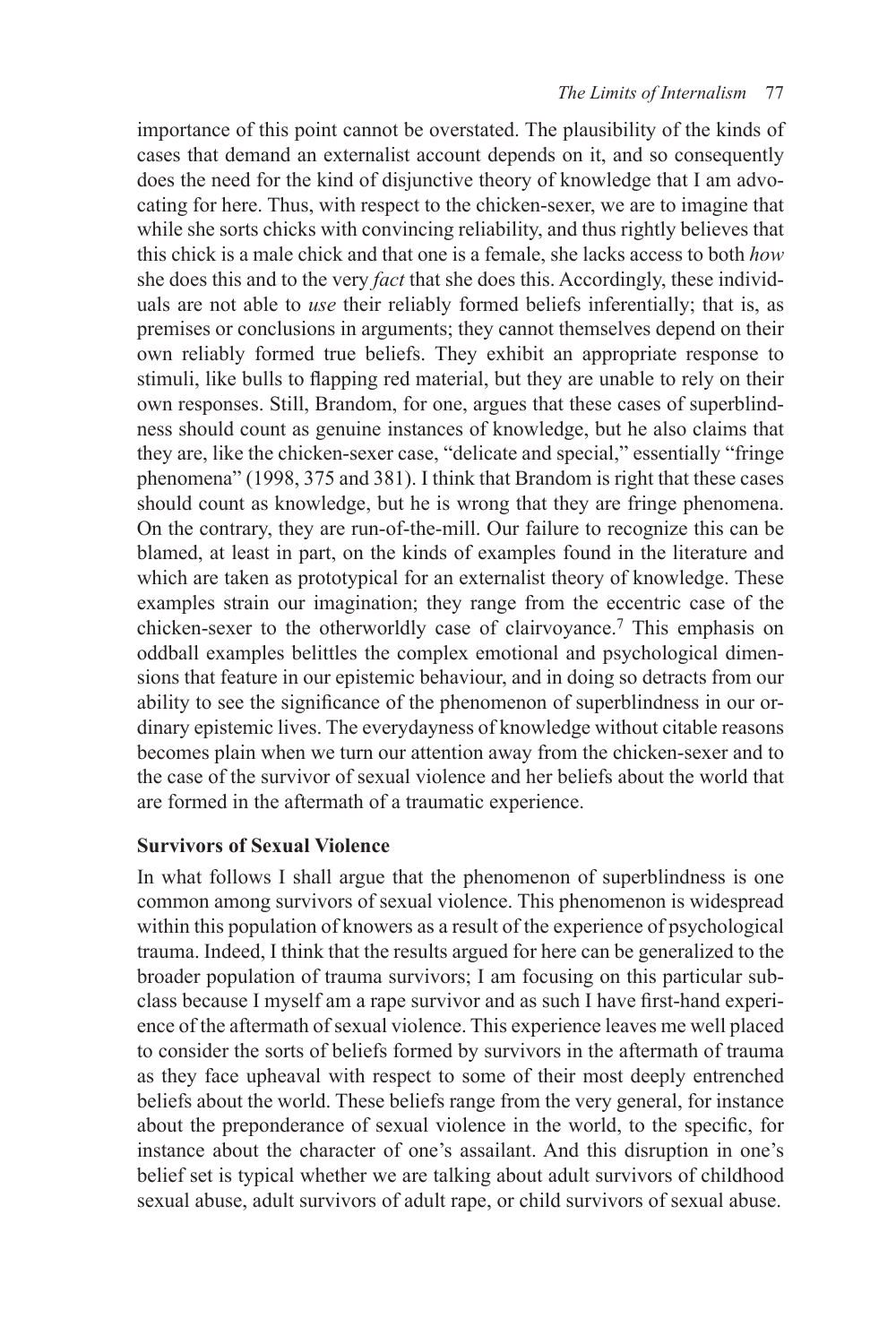As an example, let us take the case of the adult survivor of adult rape. It is commonly understood that following a traumatic event such as rape an individual undergoes intense personal suffering, which impacts her emotional, psychological, and physiological well-being. The standard view in psychiatric medicine today is that this condition may, depending on a number of factors (including but not limited to the severity of the attack), develop into Post-Traumatic Stress Disorder (PTSD).<sup>8</sup> Shortly I will mention a number of theoretical interpretations of PTSD, but for now I want to suggest that this lingering symptomatology is only one side of the aftermath of psychological trauma — namely, the shattered self.<sup>9</sup> The other side of this aftermath is a shattered world view, which is the consequence of sexual violence on the survivor's beliefs about the world. Elsewhere I have argued that survivors experience cognitive dissonance as they are faced, often quite suddenly, with evidence that flies in the face of some of their core, implicitly held beliefs about the world (Freedman  $2006$ ).<sup>10</sup>

 So, for example, prior to my rape I believed in what has been called the "just-world philosophy," according to which the world is basically fair, and so long as "you are sufficiently careful, intelligent, moral, and competent, you can avoid misfortune" (Matsakis 1998, 26). I believed, in other words, that it was within my power to protect myself against serious personal harm. I struggled with this belief in the aftermath of my rape. What evidence there was to support it had been overturned in light of this violent experience. The bare facts of the rape were enough to cast serious doubt on the myth of my own immunity.<sup>11</sup> For the survivor, the idea that the world is basically safe is, like a Popperian conjecture, falsified in one bold test. Most survivors of sexual violence struggle, as I did, with a smattering of inconsistent beliefs about their safety and place in the world. They wonder: "Am I not able to keep myself from serious harm? Is the world not a safe place, or was I somehow incautious? Was my attack a sign of an individual failing — mine — or a social one? Am I responsible for the attack? But how could I be responsible for the brutalizing actions of a knifewielding rapist?" And so on. After a violent and traumatic experience, survivors wrestle with the question "What am I to believe?" In some cases, the answer to this leads to a rejection of the old belief set and the so-called "justworld philosophy" in favor of an altered world view, one which is more in keeping with the reality of their traumatic experiences.

# **Statistical Evidence**

As it turns out, statistics confirm that the beliefs that comprise this altered world view tend to be true.<sup>12</sup> It follows that the extreme acts of violence that make up a traumatic experience tend to have a veridical impact when it comes to facts about sexual violence against women. I think it is important to stress that this is a contingent truth and not a necessary one. It is a social fact. The experience of sexual violence is currently a reliable way of forming beliefs about the world because of the way the world currently is. Another key point to emphasize is that the kind of cognitive shift that follows from a traumatic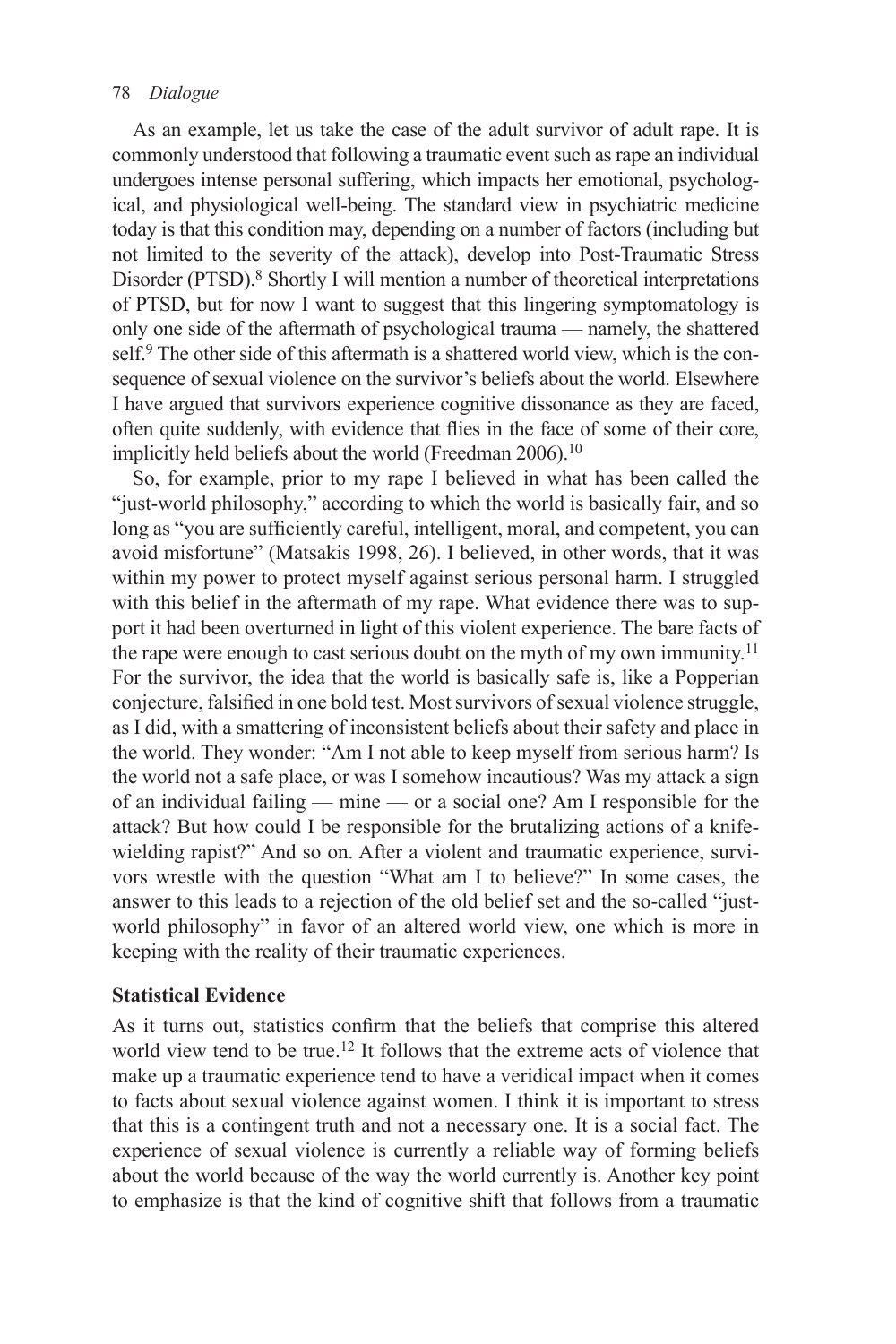experience does not result in true beliefs about just anything; for instance, how old Churchill was when he died or the number of tigers in the Toronto Zoo. The experience of sexual violence tends to result in true beliefs qua survivor; that is, beliefs regarding the preponderance of violence against women and women's relative safety in the world.

 Of course, not all beliefs formed in the aftermath of extreme violence are true. For example, there is the case of the survivor who generalizes too broadly from her experience and forms the false belief that "all men are predators," or the survivor who forms precisely the *wrong* belief, such as "If I don't go out at night, I'll be safe from rape."<sup>13</sup> Thus, the trauma of sexual violence does not result exclusively in true beliefs. But that is not a claim I want to defend. Rather, my point is that a traumatic experience has a veridical impact when it comes to facts about sexual violence against women, which is to say that it results in a greater proportion of true beliefs to false ones. 14 Importantly, what this establishes is that beliefs formed in the aftermath of a traumatic experience, when true, are not true *by accident* . And indeed, these sorts of beliefs are borne out by the universality of the everydayness of sexual violence, in particular against women and girls. 15 As Amnesty International states in its 2004 report *It's in Our Hands: Stop Violence against Women*, violence against women is "the most outrageous human rights scandal of our times," and sexual violence against women is universal  $(2004, 11)$  and 6).<sup>16</sup> This is true both in war-torn societies, where rape is a common practice of warfare used by both governments and armed groups, 17 and in times of relative peace. For example, 17.6 % of women in the United States have survived a completed or attempted rape. Of these, 21.6% were younger than age 12 when they were first raped, and 32.4% were between the ages of 12 and 17 (National survey, 2000). Unsurprisingly, the picture is even worse in less-developed countries. The World Health Organization, in a recent report, suggests that women living in the third world and women living in poverty suffer disproportionately (2002, 99). The Mohawk writer Patricia Monture-Angus speaks eloquently of this in her discussion of Aboriginal women in Canada, a demographic group whose living conditions are often compared to those of women in the third world. According to Monture-Angus, these women experience violence of a "non-incidental" sort, which she describes as not just one rape or assault or battering, but a lifetime of it. Thus, as she notes, in this case statistics are misleading for they play down the routineness of violence and in doing so disguise what she refers to as "the utter totality of the experiences of violence that Aboriginal women face" (1995, 170-171).

# **Theories of Trauma**

 If the account that I have presented thus far is correct, then following a traumatic experience it is typical for survivors of sexual violence to revise a number of their core beliefs about the world. Moreover, these revised beliefs tend to be true, as evidenced by the statistics on sexual violence. What I now want to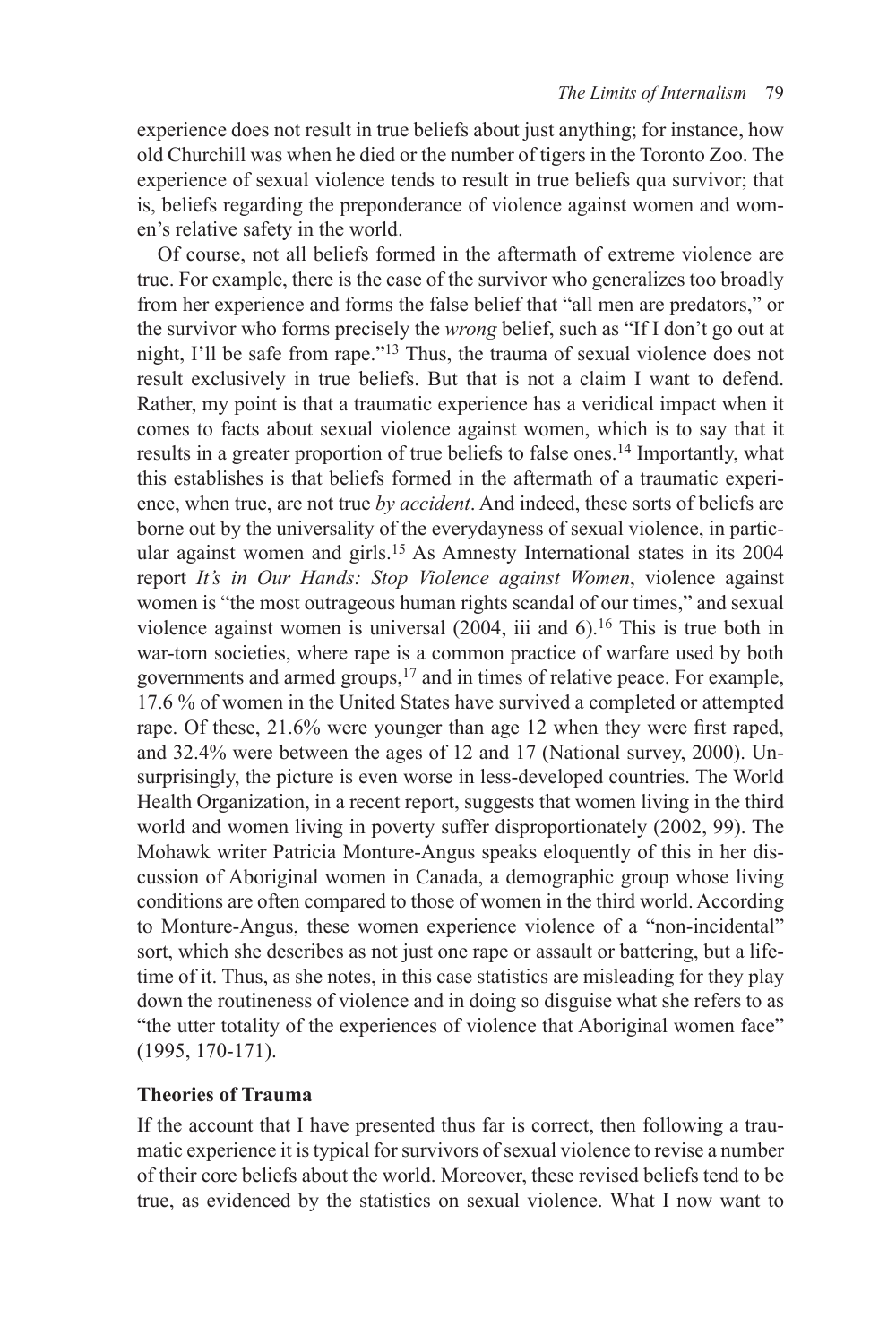suggest is that while a traumatic experience of violence can trigger a change in one's belief set, according to our current best theoretical understandings of the post-traumatic experience it also represents a major obstacle which can undermine a survivor's ability to see herself as a reliable indicator of these same facts. The problem is that survivors of sexual violence often have trouble accessing the details of their traumatic experiences, and so a fortiori are unable to see that experience as a reason for why they hold the beliefs that they do. Thus, what we have in the case of the survivor of sexual violence is a subject who, qua survivor, has certain reliably formed, i.e., non-accidentally true, beliefs about which she has deep conviction, but which she cannot defend.

 For my purposes here, the details of current theories of trauma are not important; a rough sketch of the main accounts should suffice. The basic idea and one which is shared by most competing theories of trauma is that, in the language of folk psychology, survivors "block out" some or all of the details of their traumatic experiences. Depending on which interpretation of trauma we are looking at, the memory of the traumatic event might be forever repressed or temporarily dissociated from. 18 In either case, the traumatic event is out of the cognitive reach of the traumatized individual, and the subject thus lacks easy access to the details of the traumatic event. There is some general agreement that the psychological blocking is caused by the fact that the memory of the attack is too distressing for the survivor to consciously process and recall. Some trauma theorists argue that in the moment of trauma an individual's cognitive and perceptual capacities are shattered, rendering the traumatic scene literally inaccessible to the survivor for recollection (Leys 2000, 9).<sup>19</sup> A less extreme (and more plausible) view, one which dates back to the late nineteenth century and the work of Pierre Janet, is that in the moment of trauma the victim distances herself from her own traumatic experience; she splits, or dissociates. As a result she ends up witnessing her own attack, but as a kind of spectator. Accordingly, the memory of the trauma is not integrated into conscious memory but is instead split off from conscious recall. 20 Thus, on this view, the traumatic scene is in principle accessible to the subject but the activity of remembering it involves a deliberate attempt at reintegrating the unconscious traumatic memory with the conscious memory. This process of memory consolidation can be long and difficult and may likely depend on a variety of therapeutic interventions, i.e., the "talking cure" or some other form of therapy.<sup>21,22</sup>

 Do survivors dissociate in the moment of trauma; do they "split," as Janet long ago suggested? Is the traumatic scene repressed and held in the unconscious memory? Is it in principle unavailable to the trauma survivor, or principally accessible but only after a therapeutic recollecting and integration of the traumatic memory? The emergence of brain imaging technologies and other developments in cognitive neuroscience over the past few decades may one day help us find an answer to these difficult questions. Indeed, these developments might also help us to better understand precisely how a memory that is inaccessible to a subject might nevertheless deeply impact her beliefs about the world.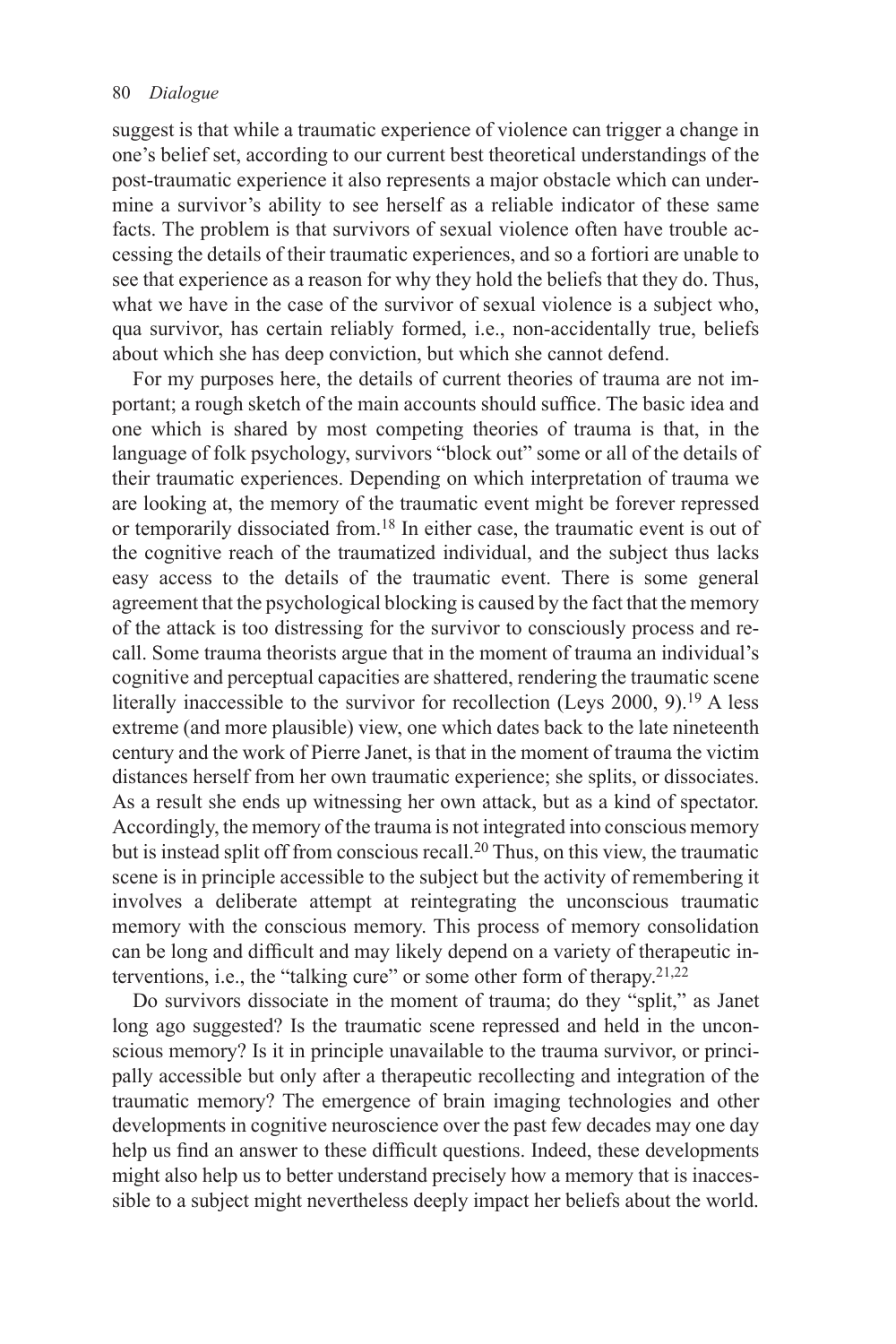This is a pressing concern for my account, and while I will not elaborate an answer to it here I want at least to gesture at a plausible solution. A long-standing view in cognitive neuroscience is that the memory is not a unitary system — an idea that was fleshed out by Tulving (1972) but which dates back at least to William James (1896). The neuropsychological evidence supports a distinction between three components of the memory: procedural memory, which is our memory for habits and dispositions; semantic memory, which stores concepts and propositions; and episodic memory, which stores memories of events (Tulving, 1983). So one idea that renders plausible the suggestion that trauma survivors revise their beliefs in light of a violent experience even if they cannot quite recall that experience is that the extreme stress impairs their episodic memories, which they dissociate from, while leaving their semantic memories intact. This would explain how a traumatic event can be informational, even if the trauma survivor lacks conscious access to that information.

 In any case, it seems clear that whatever interpretation of the post-traumatic experience we prefer, only a naïve understanding of trauma would posit the traumatic memory as something that is readily accessible to the trauma survivor. Even if full-blown repression of trauma is rare (McNally 2003 ), trauma certainly is not, and it affects the beliefs of traumatized individuals in ways that they often do not fully understand. This fact alone is enough to support my conclusion as to the prevalence of superblindsightedness while remaining neutral with respect to the precise nature of psychological blocking.

# **The Limits of Internalism**

 The point I have been arguing for is that in the aftermath of a traumatic experience, survivors of sexual violence form beliefs about the world that they are not always able to defend. Because of the psychological factors just described, these survivors often fail both to see themselves as reliable reporters of their traumatic experience and also to see the implications of that experience with respect to their relative safety in the world.<sup>23</sup> Real-life examples of this sort saturate the literature on trauma and are retold most convincingly by the psychologists and psychotherapists who work with trauma survivors.

For example, I once heard a story of a woman who refused to leave her daughter's bedroom door unguarded during family gatherings that included her dad's brother; she used to hire a babysitter to sit outside the girl's room. The woman, call her Sue, had a belief that  $p$ , where  $p$  is "my daughter is not safe around her uncle." Accordingly, she refused to leave her daughter unattended during these family events, but when pressed could not say exactly why.<sup>24</sup> Later, after much psychotherapy, Sue was able to remember being assaulted by this uncle when she herself was a child. This traumatic experience was the reason for Sue's belief that  $p$ . I take this to be an exemplary case of superblindness. Sue's belief that her daughter was not safe around her (Sue's) uncle was a strongly held, non-accidentally true belief that, at least for a period of time, lacked justification. Because  $p$  satisfied the condition of being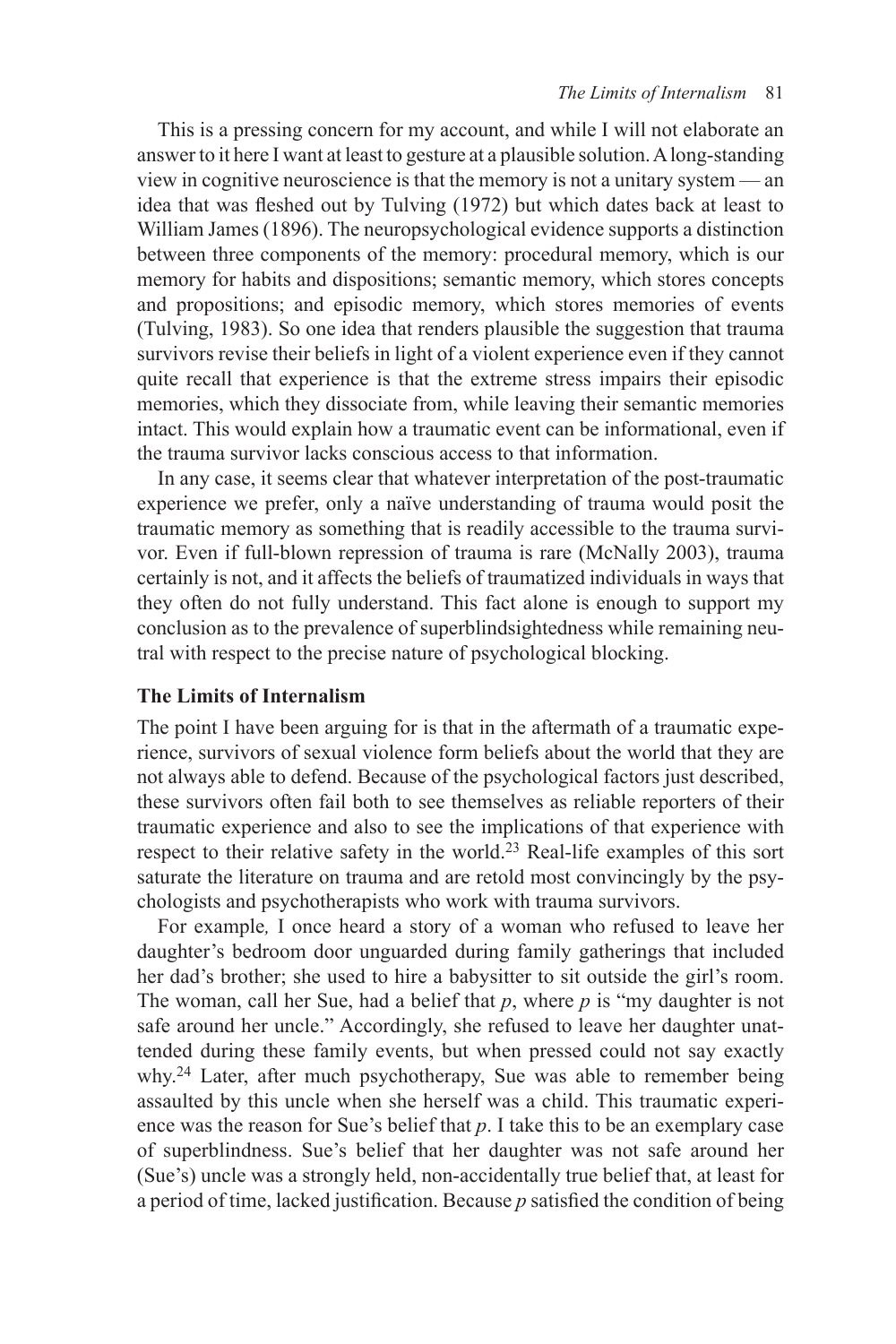a non-accidentally true belief for Sue, I think what we want to say is that Sue knew that *p*, for what we have here is an individual who had not *just* a nonaccidentally true belief about the world, but one that she had come to trust. This individual, in other words, had a true belief that was non-accidentally true for her and which she was *rightly convinced* was true, even though she could not say exactly why. We can see that there were good reasons for Sue's belief about her uncle; it is just that she could not see them. But if that is right, then we have to make room in our theory of knowledge for reliably formed beliefs to count as a sufficient condition for knowledge, *when those beliefs are true*. Because Sue's belief lacked internal justification it seems fair to say that Sue did not exercise cognitive responsibility in forming her belief, but we simply beg the question if we assume that this denied her knowledge. This is a point worth slowing down for.

As we saw earlier, the internalist conception of justification comes bundled up with the notion of deontology. As a result, to *know* , on an internalist account, implies doxastic responsibility. But the very question at stake is whether or not this is a precondition for knowledge. And I think the answer to this is, No. After all, I too am cognitively irresponsible when it comes to my beliefs about the importance of milk in one's diet or the health benefits of broccoli, but I want to say that I know these facts. 25 Nor do I remember how it is that I know that next year is a leap year, but I am certain of this fact, and I do not see why the epistemic status of my belief will change once I Google the information to confirm it. Indeed, cases of forgotten evidence present to internalist theories a kind of challenge similar to the one I have sketched here; they help to illustrate the dilemma we face with cognizers who apparently know, but cannot defend their non-accidentally true beliefs about the world. These cases of knowledge without citable reasons are similar to the case of the trauma survivor, but represent a less extreme example. Still, both cases illustrate the phenomenon of repressed reasons for belief and consequently both cases reveal the shortcoming of an epistemology that demands first-person accessibility to those reasons.

# **Entitlement**

 The case of the survivor of sexual violence is meant to exemplify the idea that there is more than one way for individuals to achieve epistemic success, which is to say that there are at least two ways for our true beliefs about the world to be non-accidentally true for a subject, and thus two ways for a subject to know (again, provided there are no defeaters of the kind that can prevent non-accidentally true belief from being knowledge). One way is by gathering evidence for the belief; the other way is by using reliable belief-forming mechanisms. Both methods have positive force in providing rational support for propositional attitudes. I think the notion of entitlement may help to make this idea more clear. If we understand entitlement as broader than justification, then we can say that those beliefs that are non-accidentally true for a subject are just those beliefs that the subject is entitled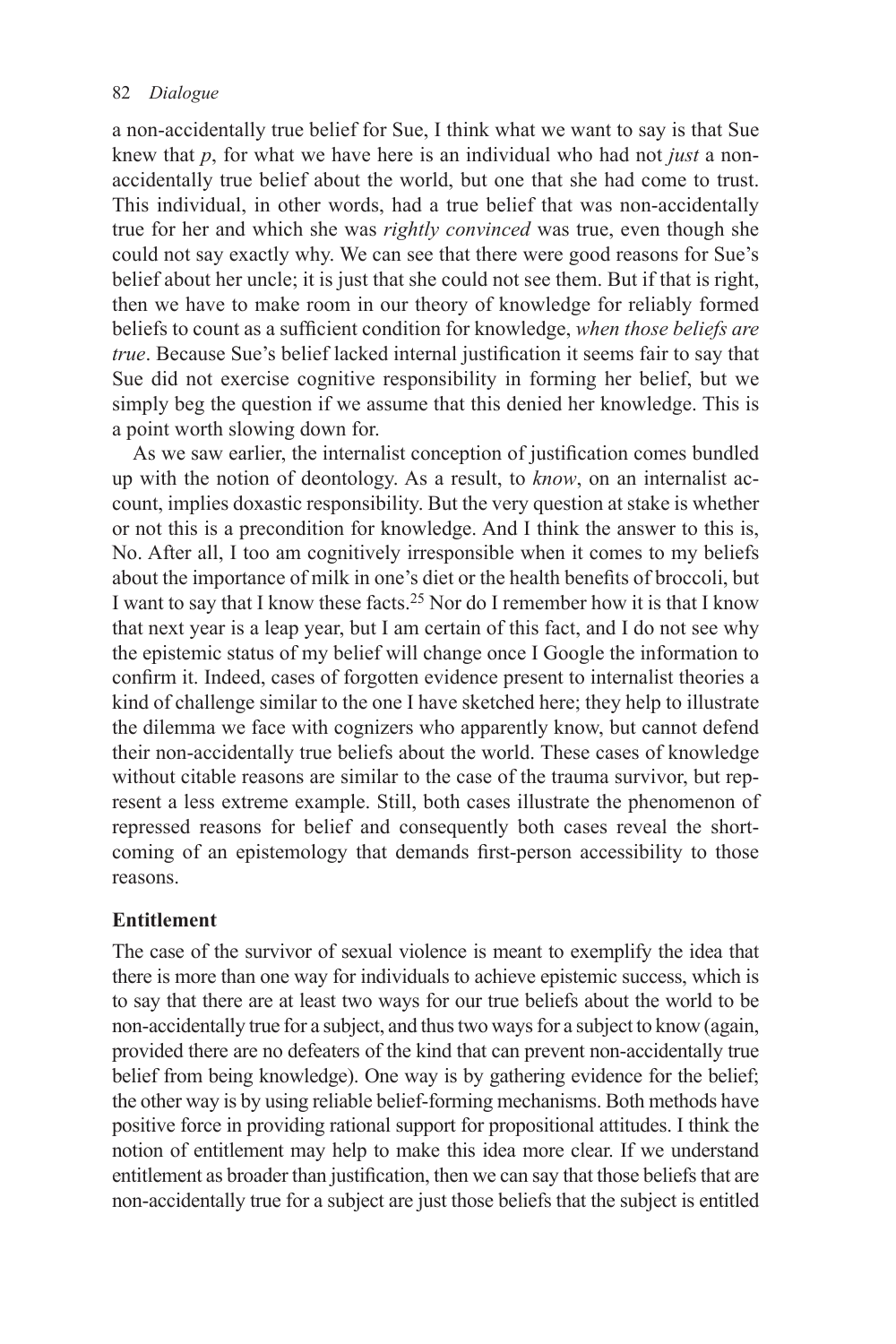to. This understanding of entitlement fits well with our everyday use of the term, and it helps to give shape to the idea that epistemic success demands a kind of achievement while leaving open the particular character of that achievement. Tyler Burge (1993) has suggested that "entitlements are epistemic rights or warrants that need not be understood by or even accessible to the subject" (Burge 1993, 458). His characterization of an epistemic right fits well with my analysis here. Individuals who have reliably formed beliefs about the world are entitled to those beliefs; they have an epistemic right to them, even if they lack justification for them.

 I think this point needs extra emphasis in the case that I have described, for the survivor of sexual violence faces more hurdles than are faced in other typical cases of knowledge without citable reasons. This is because the sorts of beliefs formed by the survivor, qua survivor, paint a picture of the world that is routinely dismissed by our contemporary culture, a culture that keeps well hidden the universality of sexual violence against women. What this means is that even if the survivor can access the details of her own traumatic experience, she faces further external hurdles — social, political, economic, and legal ones — that give her further reason to doubt her own reliability. Indeed, despite increased awareness and public concern over the past few decades about violence against women, the everydayness of sexual violence remains a social secret. It is thus no surprise that even in the absence of superblindness, women tend to doubt their own credibility as reliable reporters of their own traumatic experiences. Indeed, I think it is plausible to suppose that the inconsistency between what survivors experience and the public narrative provides an incentive for survivors to dissociate, as a strategy to combat the dissonance and distress brought on by the conflicting stories. One important step in assuring the dissonance will be resolved for the survivor is by articulating a theory of knowledge that recognizes her epistemic entitlement to her reliably formed true beliefs.

# **Conclusion: The Limits of Externalism**

 My main purpose here has been to provide support for the externalist intuition that an individual can know, even if she cannot provide a reasoned defense of her non-accidentally true beliefs about the world by offering a case study that makes that intuition plausible. The current literature on externalism, with its focus on eccentric examples such as that of the chicken-sexer, persuades us to think of the reliabilist insight as relating to a small minority of oddball cases. This distorts our understanding of the psychological and emotional dimensions of belief formation and in doing so presents an overly simplistic view of the cognitive access that individuals have to their own beliefs. The case study I have examined here shows the limits of internalism with its insistence that reasons be first-person accessible by exposing its overly rationalistic bent, which deprives the honorific of knowledge from those individuals who are entitled to it. One conclusion that we can draw from this analysis is that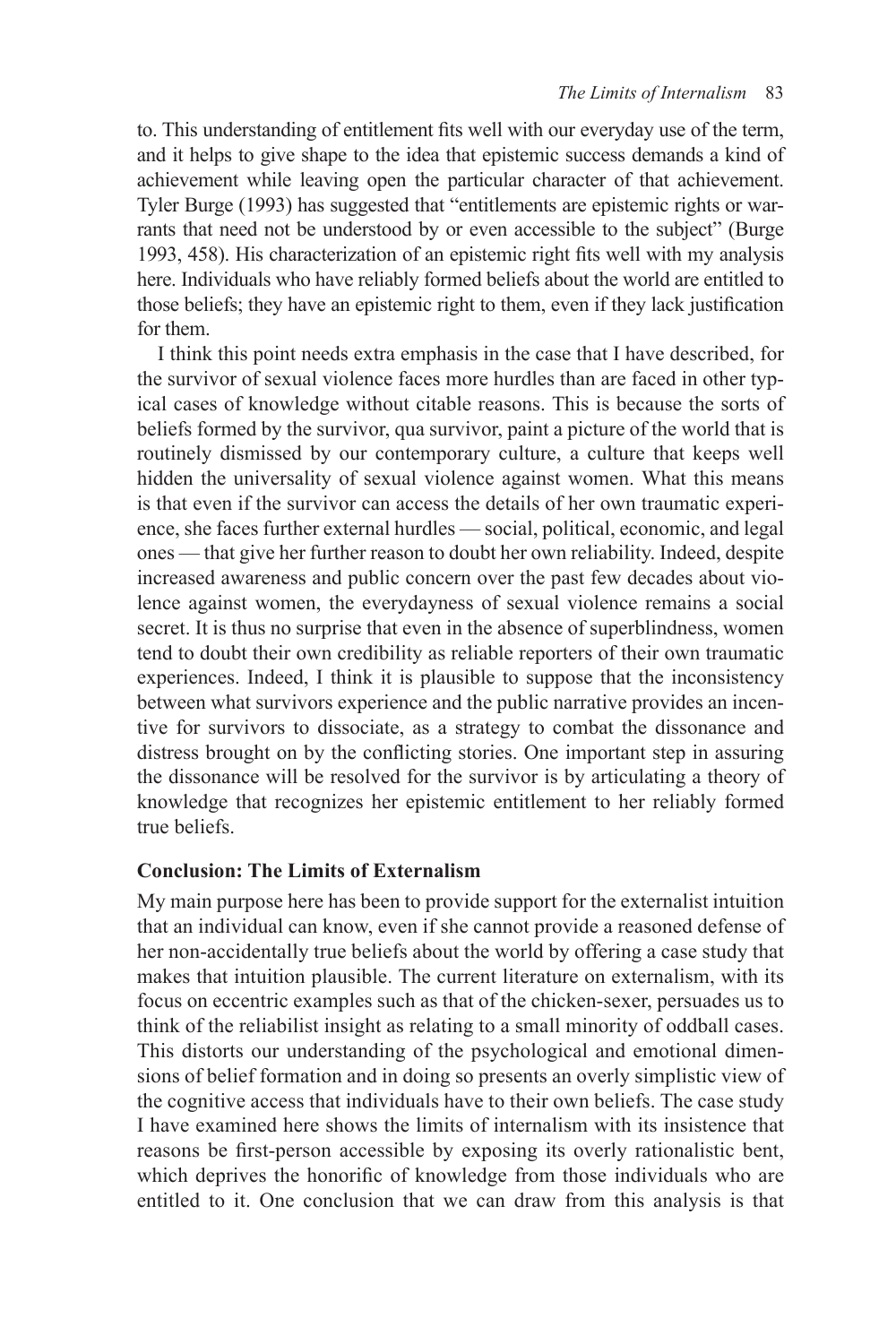internalist justification is not a *necessary* condition for knowledge, even if there are cases in which, when combined with true belief, it is sufficient. Moreover, if a theory of knowledge is to be accountable to epistemic communities like the one described here, then it will need to recognize the epistemic success of those individuals who have reliably acquired beliefs about the world. The case of the survivor of sexual violence dictates that reliabilism, when combined with true belief, will also be a sufficient condition for knowledge. But there are limits to externalism as well. While there may be individuals who, with respect to some of their core beliefs about the world, know, even though they cannot defend those beliefs, knowledge without citable reasons is not possible as a global phenomenon; that is, with respect to all the beliefs that we hold. Individuals who are *never* in a position to see why they hold the beliefs that they do hardly resemble concept users in a cognitive practice. These individuals could never rely on their own responses, never *use* their reliably formed beliefs inferentially; that is, as premises or conclusions in arguments. It is hard to even imagine these subjects as individuals; they would be less like cognitive agents than they would be like thermometers to temperature, exhibiting the appropriate responses to stimuli. Even with this restriction on externalism in place, there is nevertheless an important difference between the reliable responses of the survivor of sexual violence and the reliable responses of the thermometer, since the thermometer will never be in the position of being able to defend its responses. In the case of the trauma survivor, however, there is at least the possibility that she can enter into the cognitive game of giving and taking of reasons. In the meantime, an externalist theory of knowledge allows us to recognize the epistemic success of her reliably acquired true beliefs about the world, and in doing so implicitly acknowledges that there are different ways of acquiring beliefs which are germane to different populations of knowers.

# **Notes**

- 1 This definition of epistemic success goes further than the one sketched by Richard Feldman (2002), who limits success to our subjective capacities as epistemic agents, such that having well-evidenced beliefs is all that is required for a subject to be epistemically successful. This seems to me to concede too much to skeptical worries and as result misses the point that epistemic success should be a status awarded to *knowers*, as well as to justified believers.
- 2 A number of articles on this topic have been collected in the recently edited volume by Kornblith (2001), although missing from this set are Goldman's (1976 and 1979) as well as Brandom's (1998). Pryor's recent survey article (2001) also has a helpful review of the debate.
- 3 Recent evidentialist accounts (for instance Feldman and Conee, 2004) go the latter route, forsaking traditional worries about our mediated access to the external world. Bonjour's (1978 and 2000) give pictures of the coherentist and modest foundationalist views, respectively.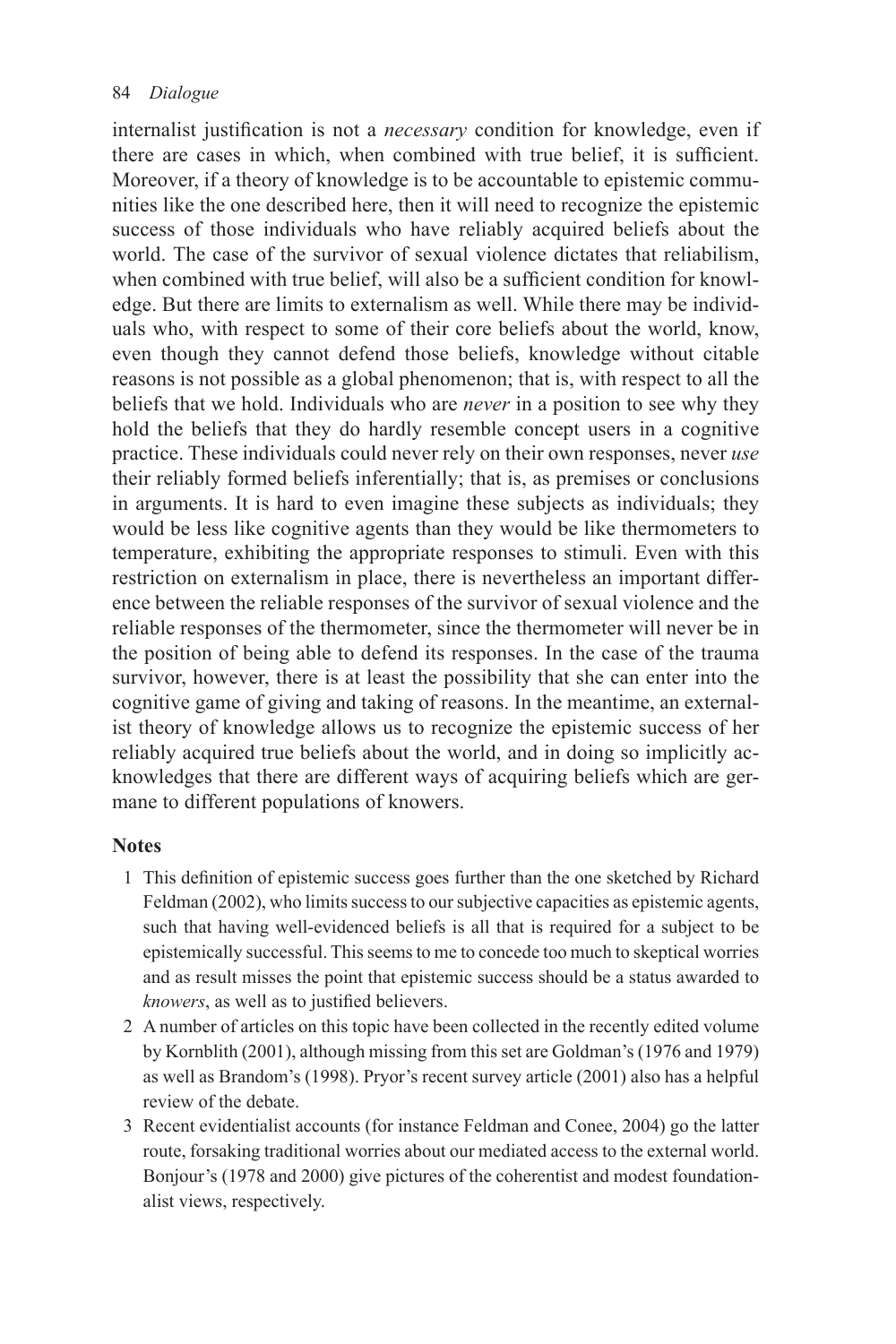- 4 It might appear from the discussion below that the externalist is better fortified against traditional skeptical worries, but Barry Stroud (1989) has convincingly shown this not to be the case.
- 5 Not all internalists embrace the deontic implications of this understanding of justification; see, for instance, Feldman and Conee (2001).
- 6 See Alston (1988) for a clear discussion of the deontological conception of justification of the problem of doxastic voluntarism that it raises.
- 7 Norman, the completely reliable clairvoyant, was first introduced by Bonjour  $(1980)$ .
- 8 The symptomatology of PTSD is well documented throughout the trauma literature, but a particularly good account can be found in Herman's (1992) influential book.
- 9 Susan Brison's important book (2001) offers a philosophical exploration of some of these issues.
- 10 My evidence for this claim is largely anecdotal, taken from personal conversations with women in sexual assault survivor groups, but further support for it can be found in various autobiographies and first-person accounts of trauma survivors, such as Sebold's (1999), Francisco's (1999), and Venable Raine's (1998), as well as psychological studies such as that of Janoff-Bulman (1992).
- 11 This expression is Brison's (2001, 9); the "myth" is that we are immune to acts of unspeakable violence.
- 12 Although statistics are not always accurate the case for the universality of sexual violence is likely even stronger than these statistics make it out to be, since rape is notoriously *under-reported.* A new study in Britain suggests that between 75 and 95 percent of rape crimes are never reported to the police; HMIC (2007). This data corroborates the recent Amnesty International report which cites the example of South Africa, a country that has a particularly high number of reported rapes – 54,000 in 2001-2002 – where it is estimated that only 1 in 35 rapes are actually reported; Amnesty (2004), 23.
- 13 Statistics show that nearly 50 percent of all assailants who force women into sexual intercourse are married or living in common law at the time of the assault (Statistics Canada, 1993).
- 14 While the ratio of true beliefs to false ones given in this typical characterization of reliabilism is admittedly imprecise, I cannot see any reason for being more worried about false beliefs arising in this case than the occurrence of false beliefs which result from our standard sources of belief, such as perception, testimony, or memory.
- 15 Although rape devastates the lives of both women and men, as a *systemic* crime rape is primarily targeted at girls and women.
- 16 Childhood abuse is the most common cause of PTSD in women, and affects 8 percent of the population at some time in their lives (Kessler et al., 1995).
- 17 This is what Allen (1996) has called "genocidal rape."
- 18 See Leys (2001) for a fascinating genealogical study of the concept of trauma.
- 19 An obvious problem with this view concerns the ability of the survivor to accurately report what has happened to her; as Leys puts it, "[T]o the extent that the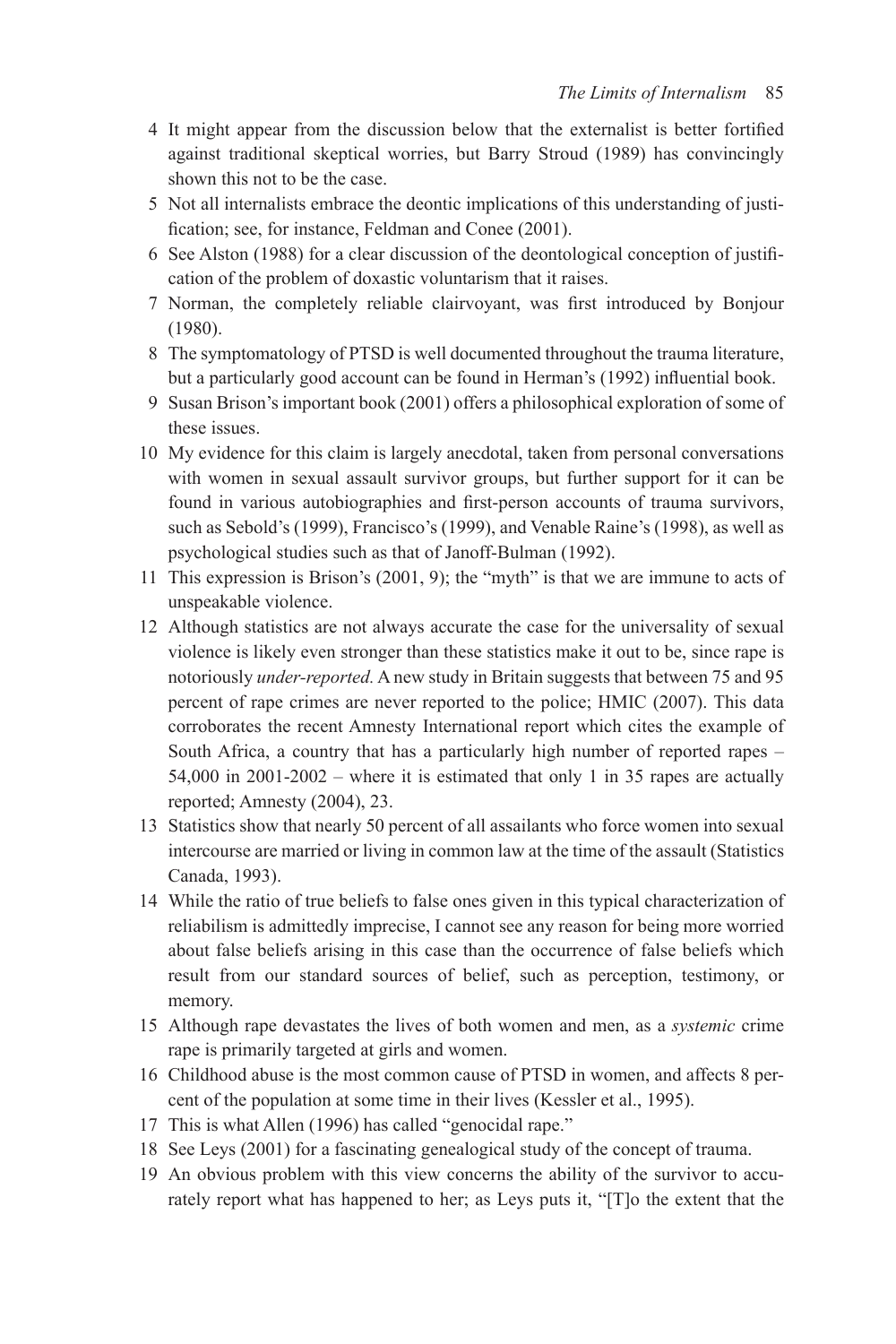traumatic occurrence is considered never to have become part of the victim's ordinary memory, it is unclear how she can truthfully testify to what befell her" (Leys 2001, 298).

- 20 Pierre Janet (1889) is today viewed as the pioneer of the dissociative view of trauma; for a study of his legacy see van der Hart and Friedman ( 1989 ). Freud also, if briefly, picked up on this idea of splitting; see Breuer and Freud (1895/1937, 8).
- 21 There has been a recent growth of so-called "somatic therapies," i.e., body-focused psychotherapies, such as EMDR (Eye Movement Desensitization and Reprocessing) and psychophysiology. See Shapiro and Forrest (1997) and Rothschild  $(2000)$ .
- 22 Further support for this view is found in recent cognitive neuroscience and brain imaging work on amygdala damage in trauma survivors (LaBar and Cabeza, 2006).
- 23 In (2006) I discuss a variety of other kinds of reasons which undermine a survivor's ability to see herself as a reliable reporter of her traumatically formed beliefs, including political, social, and economic ones.
- 24 This story was relayed to me by this woman's therapist.
- 25 Recent internalist attempts to meet the challenge of forgotten evidence have not fared well; see Feldman and Connee (2004).

# **References**

Allen, Beverly

.

.

 1996 *Rape Warfare: The Hidden Genocide in Bosnia-Herzegovina and Cro*atia. Minneapolis: University of Minnesota Press.

# Alston, William P.

- 1988 "The Deontological Conception of Epistemic Justification." In vol. 2 of *Philosophical Perspectives* . Ed. James Tomberlin . American Psychiatric Association (APA): 257-299.
- 1994 *Diagnostic and Statistical Manual of Mental Disorders*. 4<sup>th</sup> ed. Washington, DC: American Psychiatric Association.
- 1980 *Diagnostic and Statistical Manual of Mental Disorders*. 3rd ed. Washington, DC: American Psychiatric Association.

# Bonjour, Laurence

- 2000 " Foundationalism and the External World ." In vol. 13 of *Philosophical Perspectives*. Ed. James Tomberlin. London: Blackwell: pp. 229–250.
- 1980 " Externalist Theories of Empirical Knowledge ." *Midwest Studies in Philosophy*. 5: 53–73.
- 1978 " Can Empirical Knowledge Have a Foundation? " *American Philo*sophical Quarterly 15: 1-14.

# Brandom, Robert

 1998 " Insights and Blindspots of Reliabilism ." *The Monist* 81 , no. 3: 371 – 392.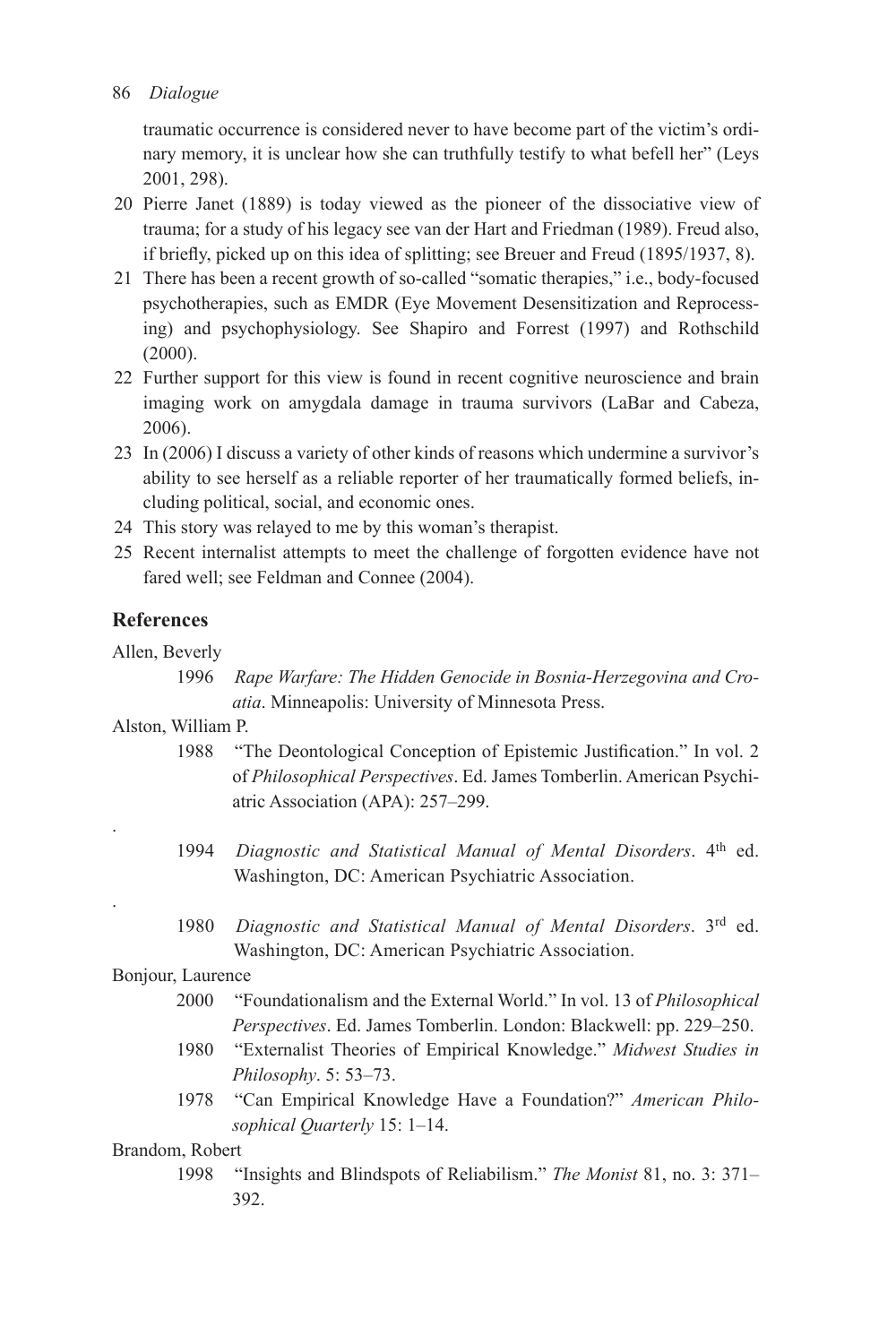Breuer, Joseph and Sigmund Freud 1895 *Studies in Hysteria*. Authorized translation by A. A. Brill. New York: Nervous and Mental Disease Publishing Company. Brison, Susan J. 2001 *Aftermath: Violence and the Remaking of a Self.* Princeton: Princeton University Press. Burge, Tyler 1993 "Content Preservation." The Philosophical Review 102, no. 4: 457 –88. Chisholm, Roderick 1988 "The Indispensability of Internal Justification," *Synthese* 74: 285–96. Feldman, Richard 2002 " Epistemological Duties ." *The Oxford Handbook of Epistemology* . Ed. Paul Moser. Oxford: Oxford University Press, 361-84. Feldman, Richard and Earl Conee 2004 *Evidentialism*. Oxford: Oxford University Press. 2001 "Internalism Defended." In H. Kornblith, ed., *Epistemology*: *Internalism and Externalism*. Oxford: Blackwell Readings in Philosophy. Francisco, Patricia Weaver 1999 *Telling: A Memoir of Rape and Recovery*. New York: HarperCollins. Freedman, Karyn 2006 "The Epistemological Significance of Psychic Trauma." *Hypatia* 21, no. 2: 104-25. Gettier, Edmund L. 1963 "Is Justified True Belief Knowledge?" *Analysis* 23: 121–3. Goldman, Alvin 1979 "What is Justified Belief?" In G. S. Pappas, ed., *Justification and Knowledge*. Dordrecht: D. Reidel Publishing, 1-23. 1976 " Discrimination and Perceptual Knowledge ." *The Journal of Philosophy* 73 : 771 –91. Hacking, Ian 1995 *Rewriting the Soul: Multiple Personality and the Sciences of Memory* . Princeton: Princeton University Press. Her Majesty's Inspectorate of Constabulary (HMIC) 2007 *Without Consent: A Report on the Joint Review of the Investigation and*  Prosecution of Rape Offences. London: Ashley House. Herman, Judith 1992 *Trauma and Recovery*. New York: Basic Books. James, William 1896 *The Principles of Psychology*. New York: Holt, Rinehart and Winston. Janet, Pierre 1889 *Psychological Automatism*. Thesis for doctor of philosophy. Paris: Félix Alcan.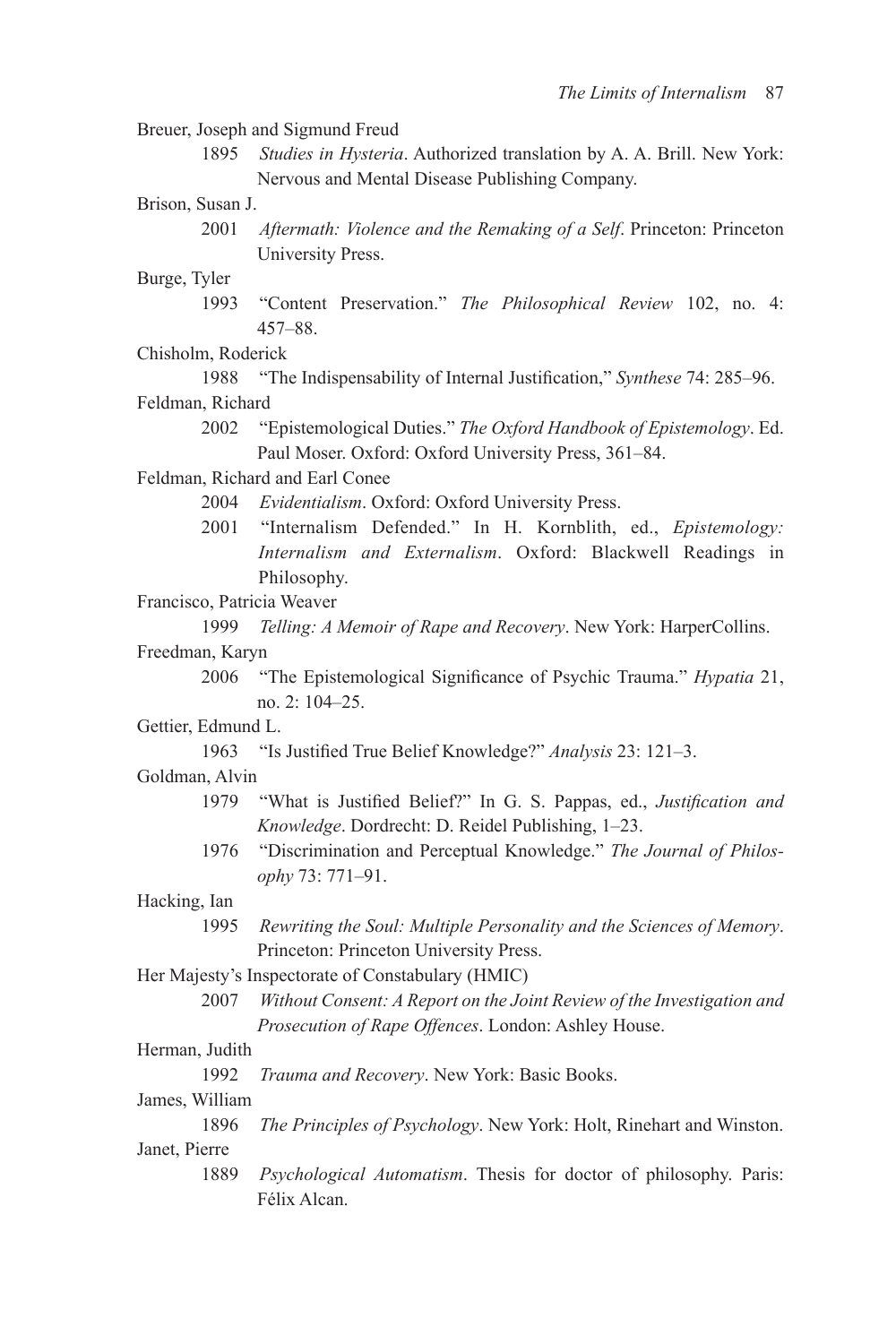| KornblithHilary, ed.                       |                                                                                                                                                |
|--------------------------------------------|------------------------------------------------------------------------------------------------------------------------------------------------|
| 2001                                       | Epistemology: Internalism and Externalism. Oxford: Blackwell Read-                                                                             |
|                                            | ings in Philosophy.                                                                                                                            |
| LaBar, Kevin S. and Roberto Cabeza         |                                                                                                                                                |
| 2006                                       | "Cognitive Neuroscience of Emotional Memory." Nature Reviews                                                                                   |
|                                            | Neuroscience 7: 54-64.                                                                                                                         |
| Leys, Ruth                                 |                                                                                                                                                |
| 2000                                       | Trauma: A Genealogy. Chicago: University of Chicago Press.                                                                                     |
| Matsakis, Aphrodite                        |                                                                                                                                                |
| 1998                                       | Trust after Trauma. Oakland: New Harbinger Publications.                                                                                       |
| McNally, Richard                           |                                                                                                                                                |
| 2003                                       | "Progress and Controversy in the Study of Posttraumatic Stress Disorder."<br>Annual Review Psychology 54: 229-52.                              |
| Monture-Angus, Patricia                    |                                                                                                                                                |
| 1995                                       | Thunder in My Soul: A Mohawk Woman Speaks. Black Point, NS:<br>Fernwood Publishing.                                                            |
| Pryor, James                               |                                                                                                                                                |
| 2001                                       | "Highlights of Recent Epistemology." British Journal for the Philos-<br>ophy of Science 52: 92-124.                                            |
| Ronnie, Janoff-Bulman                      |                                                                                                                                                |
| 1992                                       | Shattered Assumptions: Towards a New Psychology of Trauma.<br>New York: Free Press.                                                            |
| Rothschild, Babette                        |                                                                                                                                                |
| 2000                                       | The Body Remembers. New York: W.W. Norton & Company.                                                                                           |
| Sebold, Alice                              |                                                                                                                                                |
| 1999                                       | Lucky. New York: Little, Brown and Company.                                                                                                    |
| Shapiro, Francine, and Margot Silk Forrest |                                                                                                                                                |
| 1997                                       | EMDR: The Breakthrough Therapy for Overcoming Anxiety, Stress<br>and Trauma. New York: Basic Books.                                            |
| <b>Statistics Canada</b>                   |                                                                                                                                                |
| 1993                                       | Violence against Women Survey (VAWS).                                                                                                          |
| Stroud, Barry                              |                                                                                                                                                |
| 1989                                       | "Understanding Human Knowledge in General." In M. Clay and K. Lehrer,                                                                          |
|                                            | eds., Knowledge and Skepticism. Boulder: Westview Press: 31-50.                                                                                |
| Tulving, Endel                             |                                                                                                                                                |
| 1972                                       | "Episodic and Semantic Memory." In E. Tulving and W. Donaldson,                                                                                |
|                                            | eds., Organization of Memory. New York: Academic Press, 381-403.                                                                               |
| 1983                                       | Elements of Episodic Memory. Oxford: Clarendon Press.                                                                                          |
| van der Hart, Onno, and Barbara Friedman   |                                                                                                                                                |
| 1989                                       | "A Reader's Guide To Pierre Janet: A Neglected Intellectual Heritage."                                                                         |
|                                            | Dissociation 2, no. 1: 3-16.                                                                                                                   |
| van der Kolk, Bessel A.                    |                                                                                                                                                |
| 1996                                       | "Trauma and Memory." In B. A. van der Kolk, A.C. McFarlane, and L.<br>Weisaeth, eds., Traumatic Stress. New York: The Guilford Press, 279-302. |